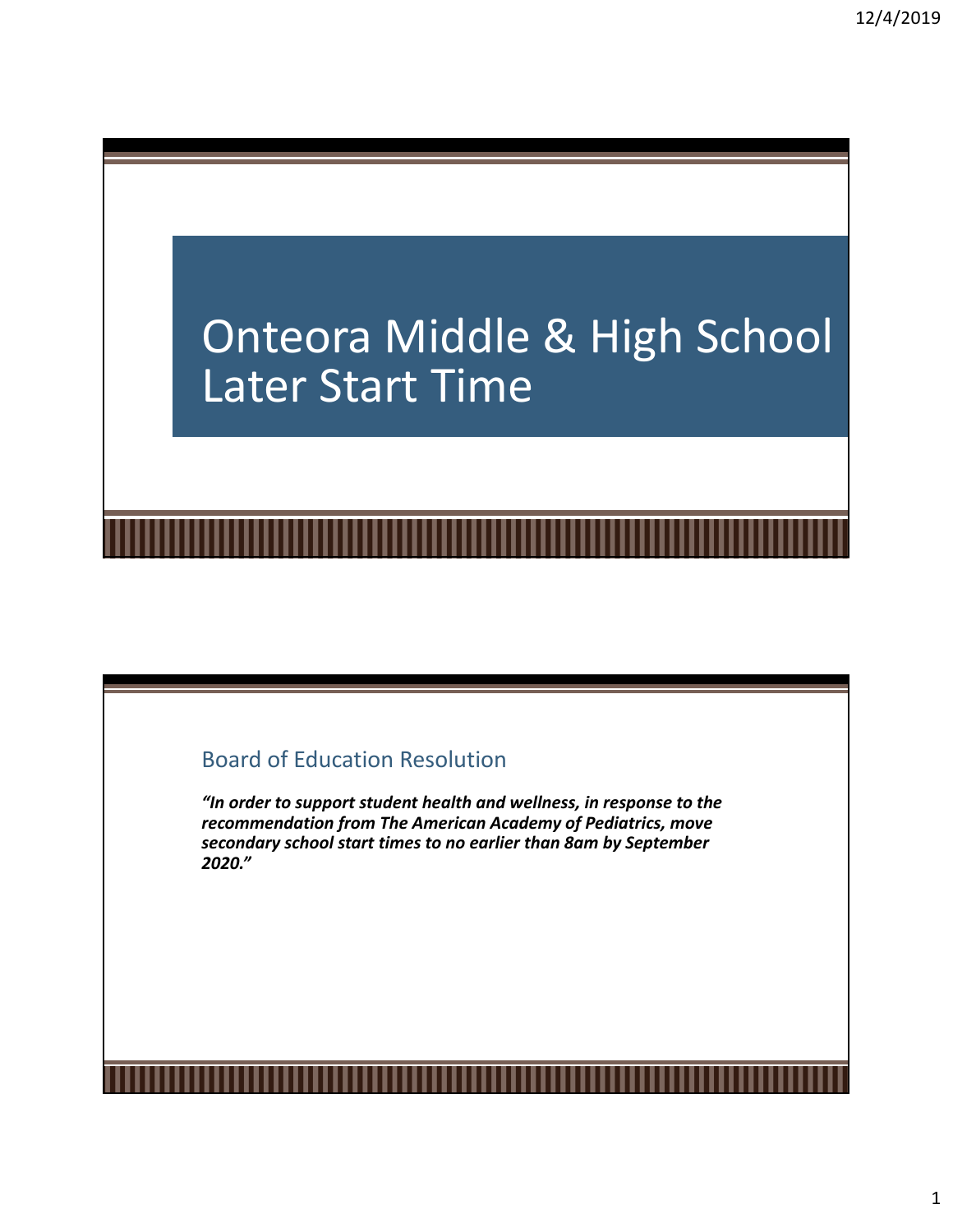### Major Considerations

- Move secondary start time later by 20 minutes
- Maintain integrity of our academic program
- Ensure A.M./P.M./full day BOCES students have access to programs
- Maintain integrity of athletic programming in regards to scheduling/transportation
- Minimize impact to elementary scheduling
- Maintain after school programming at all levels

## Major Considerations

- Create realistic transportation schedules
- Adhere to employee contractual agreements
- Comply with NYS attendance regulations: 180 days of instruction, 900 instructional hours at elementary, 990 instructional hours grades 7‐12
- Additional Barriers
	- Middle School requires 9 periods to satisfy requirements
	- 19 cross‐over teachers at the middle and high school level
	- BOCES start/end times and mandated certification hours
	- Daylight for athletic events
	- Section IX/MHAL scheduling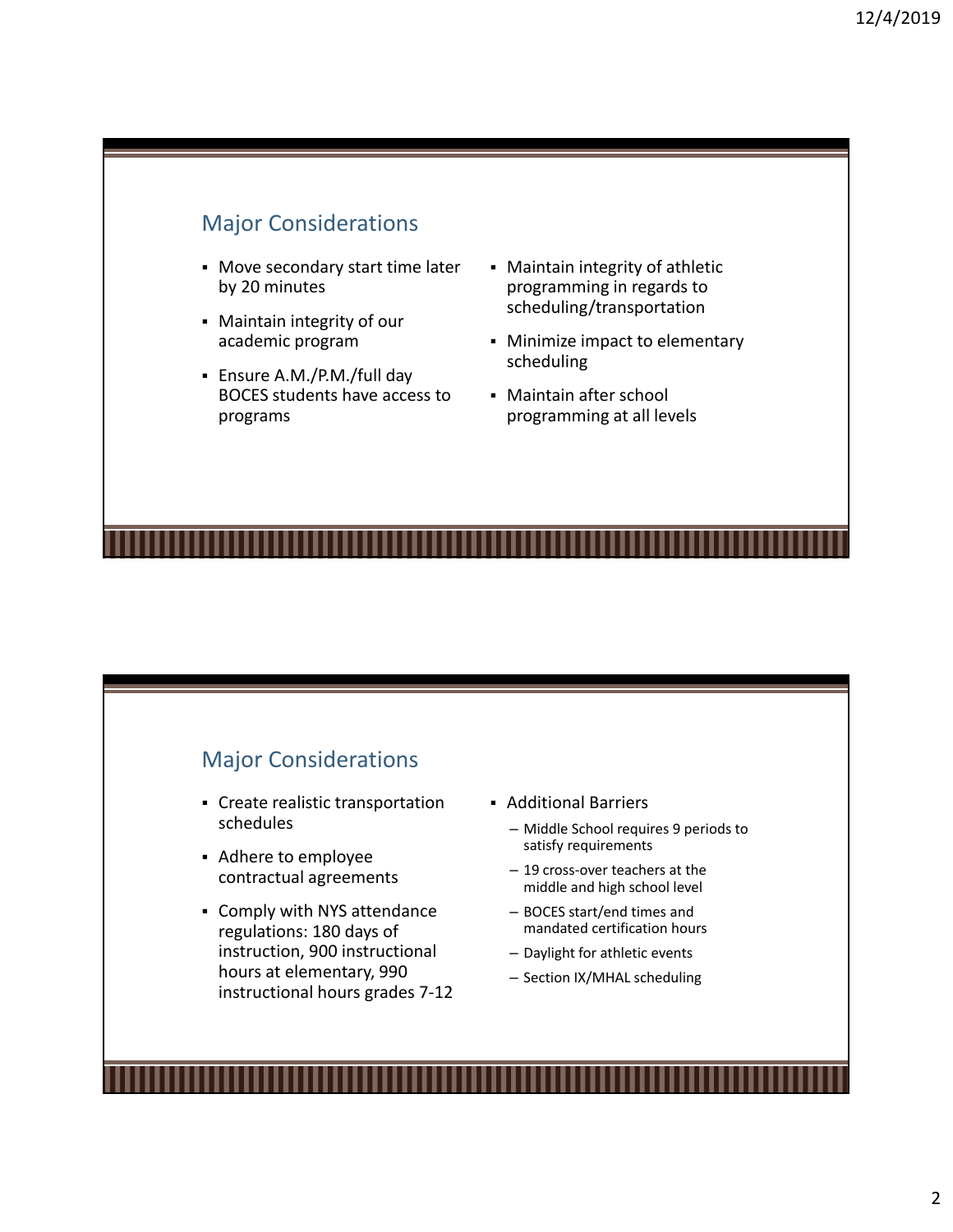# Proposed New Secondary Schedule

| <b>Period 1</b>     | 8:00 AM  | 8:40 AM  | 0:40                  |
|---------------------|----------|----------|-----------------------|
| <b>Period 2</b>     | 8:44 AM  | 9:24 AM  | 0:40                  |
| Period 3            | 9:28 AM  | 10:08 AM | 0:40                  |
| Period 4            | 10:12 AM | 10:52 AM | 0:40                  |
| Period 5            | 10:56 AM | 11:36 AM | 0:40                  |
| Period 6            | 11:40 AM | 12:20 PM | 0:40                  |
| <b>Period 7</b>     | 12:24 PM | 1:06 PM  | 0:42                  |
| Period 8            | 1:10 PM  | 1:56 PM  | $0:42 +$<br>$0:04$ HR |
| Period <sub>9</sub> | 2:00 PM  | 2:42 PM  | 0:42                  |

## A.M. BOCES Students

- Career and Tech Students
	- A.M. BOCES begins at 8:25 A.M.
	- Limit enrollment in A.M. career and tech courses
	- 2019‐20: Only 4 students absolutely require A.M. programming
	- Students attending would receive transportation via a special morning route
	- A.M. BOCES ends at 10:45 A.M.
	- $-$  Students would return right before  $6<sup>th</sup>$  period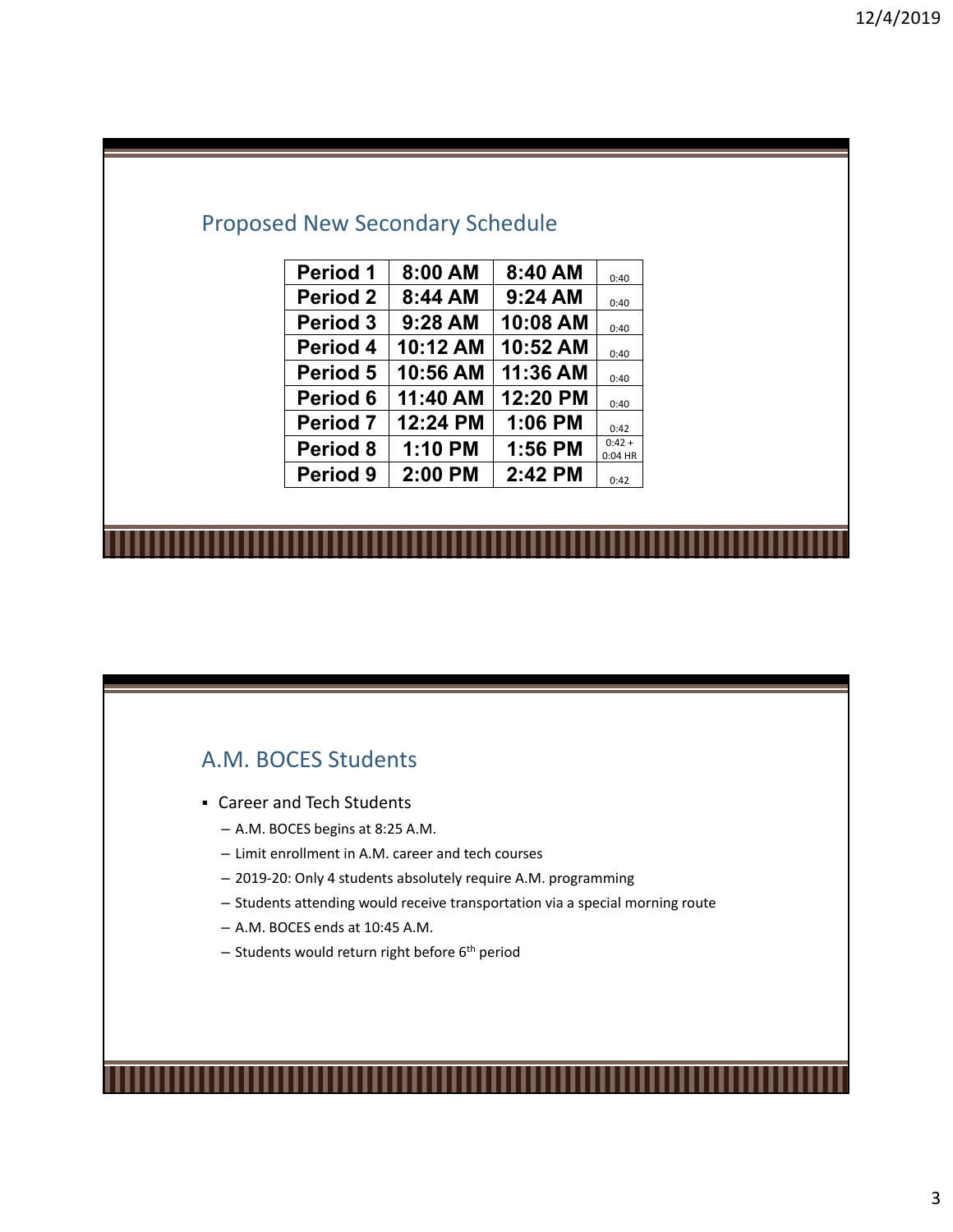## P.M. BOCES Students

- Career and Tech Students
	- 2019‐20: Approximately 55 students
	- P.M. BOCES begins at 11:35 A.M.
	- Students would attend Onteora HS classes periods 1‐4
		- Students may need to leave period 4 approximately 5 minutes early
		- Students may need to order bag lunches from the cafeteria in the morning
	- P.M. BOCES ends at 1:50 P.M.
	- Students would return to the Onteora HS at 2:25 P.M.
		- Students would be placed into a study hall

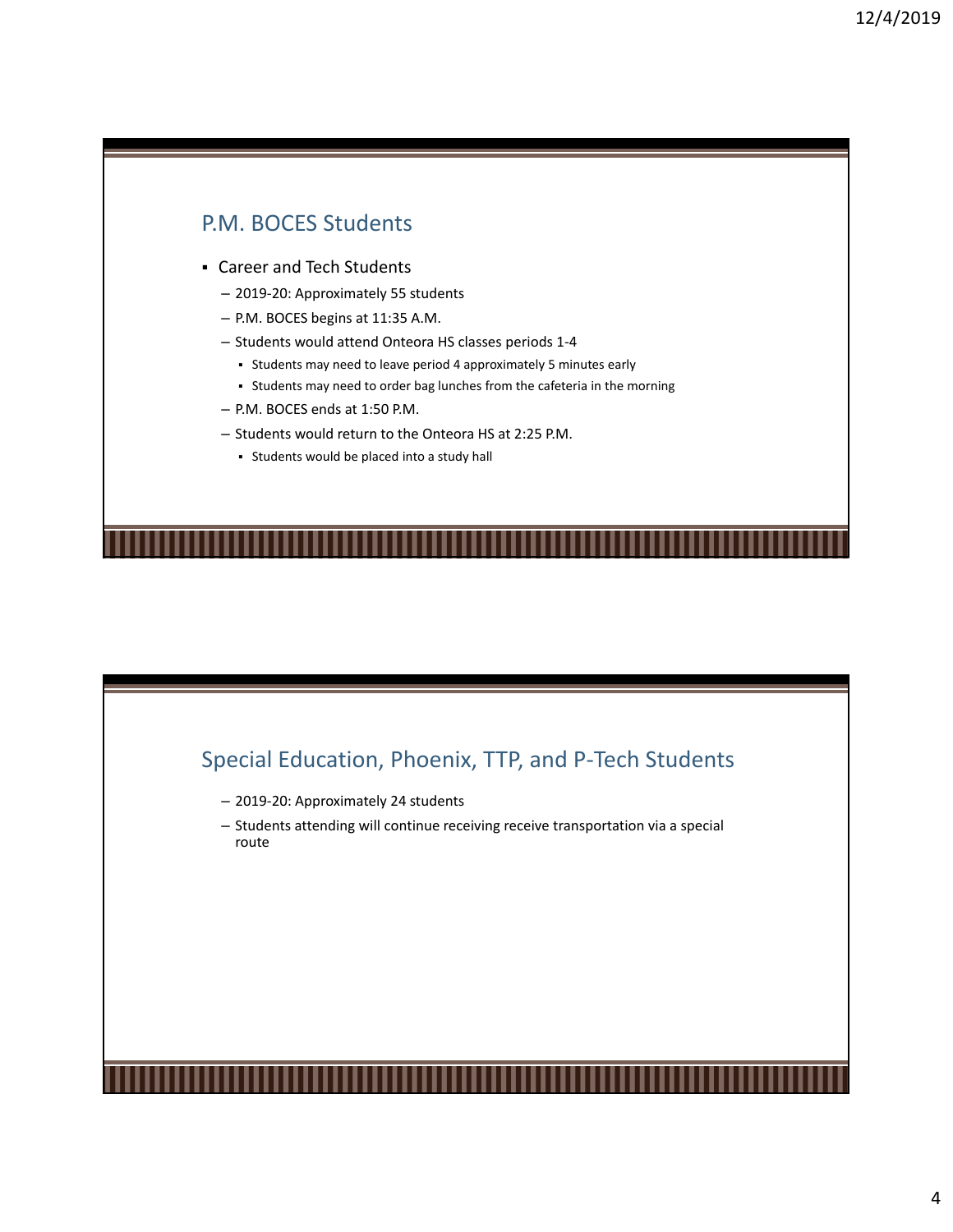

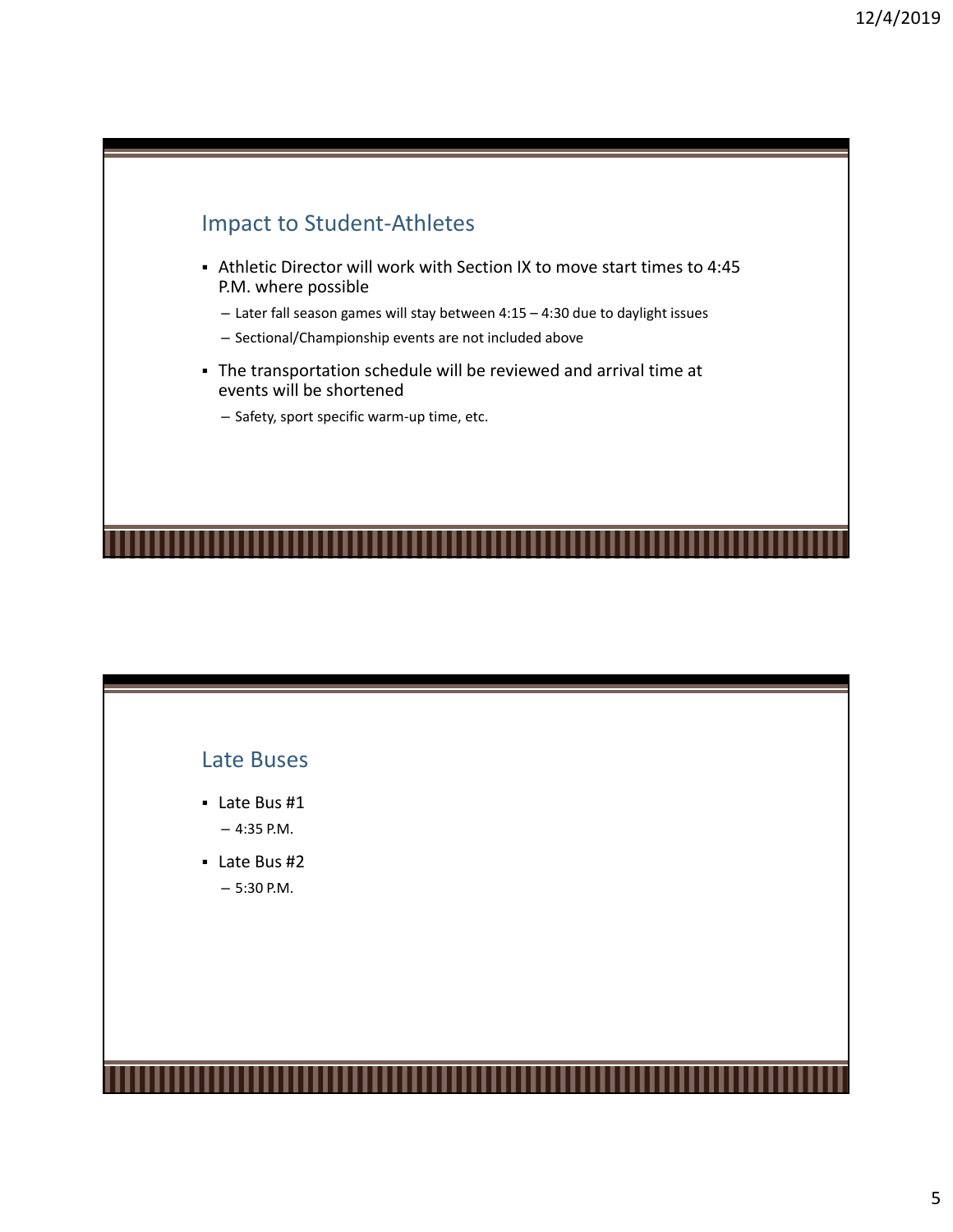## Potential Elementary Schedule

- 9:00 A.M. : Student arrival
- 9:15 A.M. : Classes begin
- 3:55 P.M. : Bus Dismissal

## Follow‐Up Considerations

- **Impact to IEPs** 
	- Program minutes
	- Related services
- Employee Work Day
	- OTA: 7 hours (starting time and ending time)
	- ONTEA
- **Inclement Weather** 
	- Delay and early release schedules